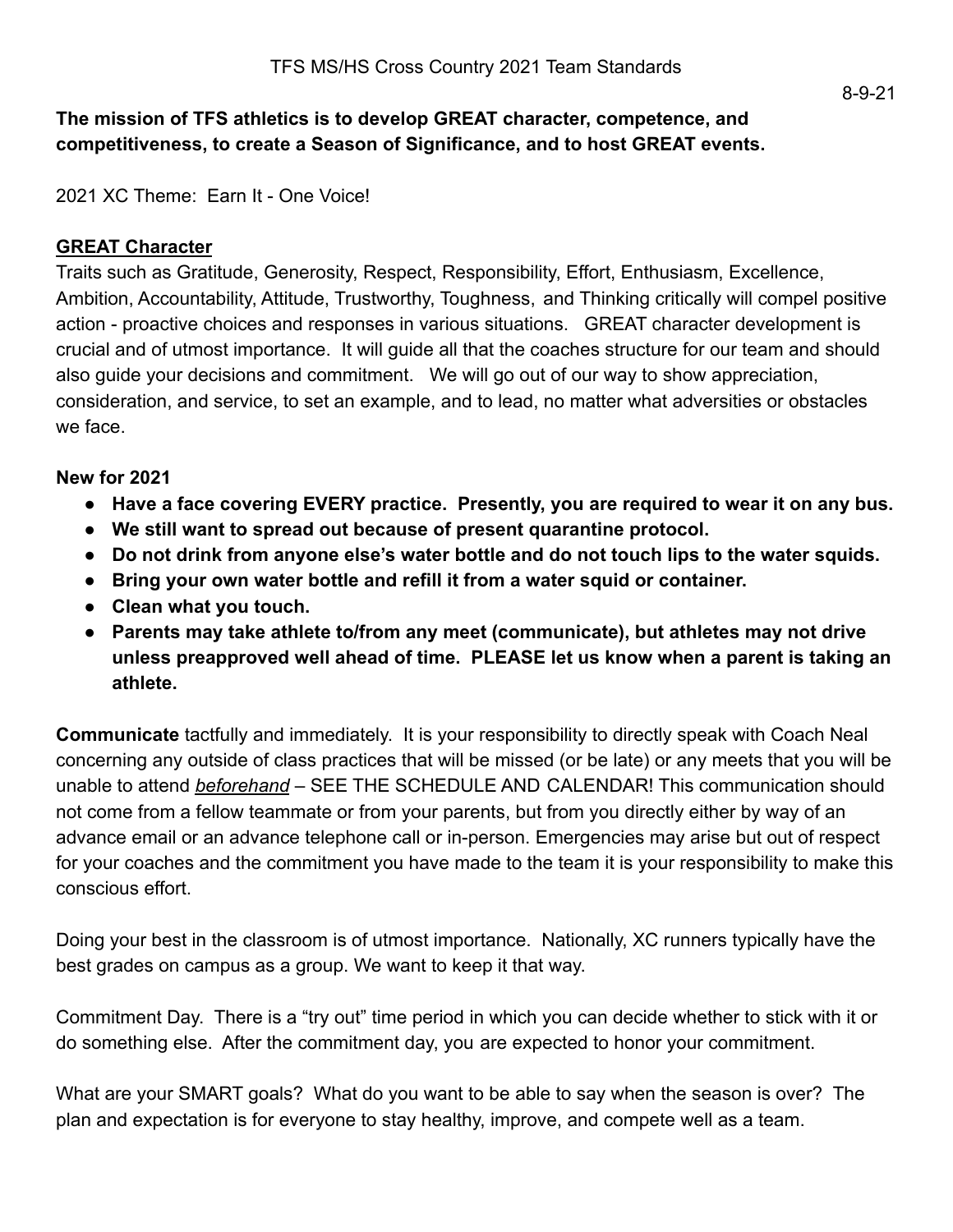# **SAFETY**

Safety is a continual underlying focus. You are to never place yourself or teammates in danger. When crossing a street, ALWAYS look both ways and make sure no vehicles are approaching. NEVER try to beat an oncoming car! Run/walk against traffic; bike with traffic. When running in an environment you are unaccustomed to, run within sight or sound of a buddy. Know the trails and landmarks BEFORE the run (ask until you understand). If you get lost, backtrack if you can; otherwise stay where you are. We will find you!

**Hydration** – Drink water throughout the day! Do not wait until thirsty to drink. *THIS IS CRITICAL!* Sports drinks may be beneficial – energy drinks are NOT.

**Heat** - Temperature and humidity (cold towels, run with a water bottle, run with ice cube in your hands, "feel the breeze"). Walk if necessary. Talk to Coach IMMEDIATELY!

**Nutrition** – Whole. Natural. Colorful. Variety. Specifically, nutrient dense foods such as dark colored veggies, lean meats, legumes/nuts, raw fruit, whole grains all help the body develop and you to perform.

# **Other Information**

School issued apparel (uniform, team warm ups, heart rate monitors, bags, rollers, bands, etc.) are to be returned before you may start another sport. Lost or damaged items will be billed to you and must be paid in full. Spending or snack money may be brought on team trips. TFS supplies food or money for meals FOR THOSE WHO RETURN TO CAMPUS.

On meet day, EVERYONE must be dressed THE SAME to school in shorts/pants and team t-shirt.

# Do not bleach uniforms or school issued warm ups. *Do not tie uniform or warm ups strings in knots. TAKE ANY STICKY NUMBER OFF THE UNIFORM BEFORE WASHING!*

There are no boyfriend/girlfriend relationships during cross country practices or meets or in route. We ask that boys sit with boys on the bus and girls sit with girls.

You may go on any school trip that does not conflict with practices or meets. If a trip leaves earlier than practice is over, plan on NOT going on that trip. The exception is to speak with Coach Neal well ahead of time to see if a different workout time would be ok. We practice daily after school and on some Saturday's (see calendar).

Estimated costs include shoes (you may find less expensive shoes/shoes on sale at Big Peach Running Company (10% off and gait analysis), firsttothefinish.com, final-score.com, eastbay.com, bsnsports.com shumasports.com, dickpondathletics.com, anacondasports.com, runningwarehouse.com, or your local shoe specialty store) and the team package (\$50). Totally Running in Dahlonega will give you 10% or so off and will video your running gait and offer shoe advice. Other stores in Gainesville and Atlanta do the same.